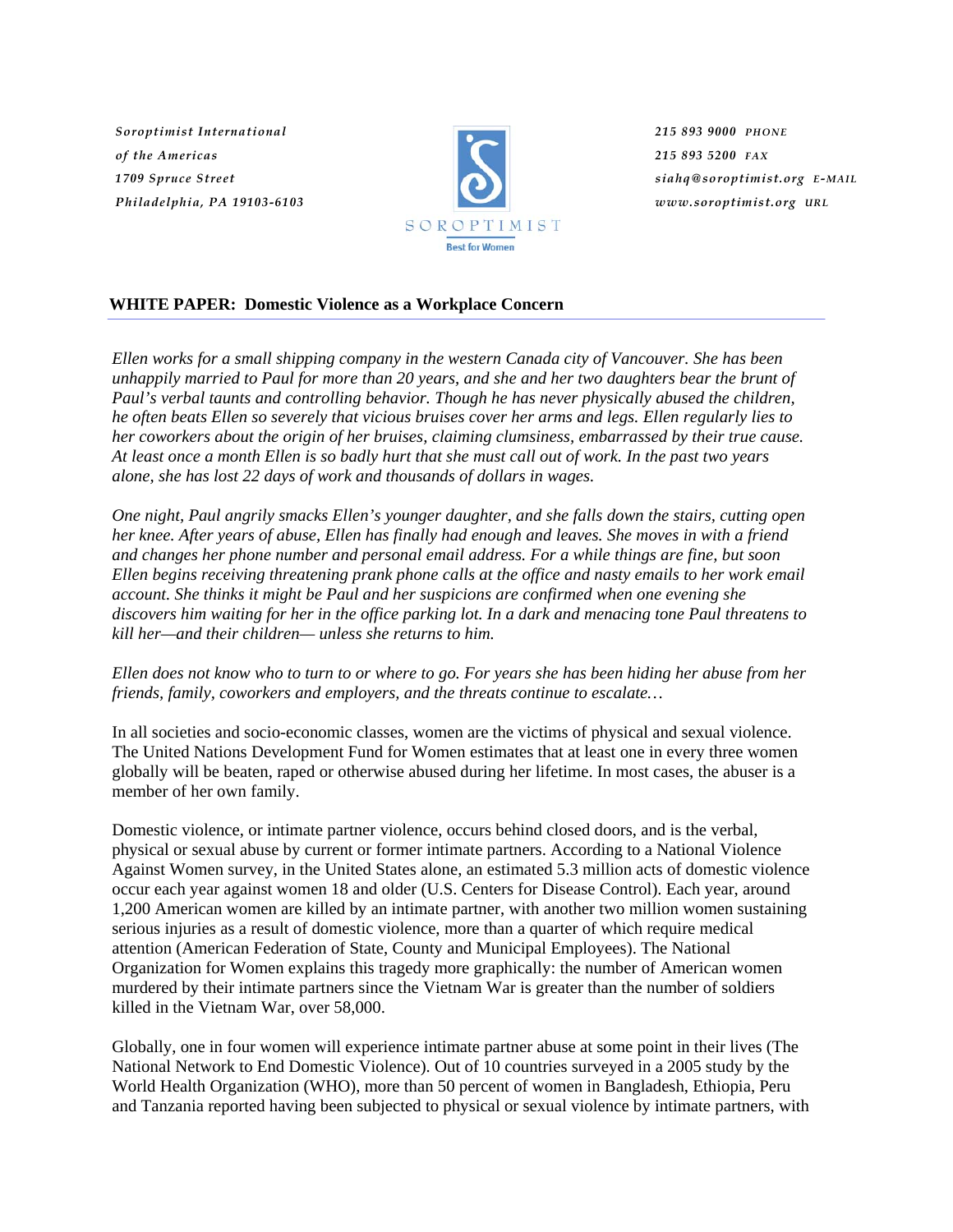figures reaching a staggering 71 percent in rural Ethiopia. In addition, a 2006 survey by the Japanese government reported that 22.6 percent of Japanese women had suffered some form of violence or harassment at the hands of their spouse at least once. Almost half of all victims did not tell anyone about their abuse, most often because they felt it would not help or because they were ashamed.

Domestic violence can take many forms. However, the perpetrators are usually men and the victims are mostly women. According to the National Coalition Against Domestic Violence, domestic violence acts generally fall into one or more of the following three categories:

 *Physical Abuse:* The abuser's physical attacks or aggressive behavior toward his partner can range from slaps to murder. It often begins with what is excused as trivial contacts, which then escalate into more frequent and serious attacks on the victim.

 *Sexual Abuse:* Physical attack by the abuser is often accompanied by or culminates in sexual violence, wherein the victim is raped or forced to have sexual relations with her abuser.

 *Psychological Abuse:* The abuser's psychological or mental violence can include constant verbal abuse, belittling, harassment, and excessive possessiveness, isolating the woman from friends and family, depriving her of physical and economic resources, and destroying her personal property.

*Economic Abuse:* By controlling and limiting the victim's access to financial resources, the abuser ensures that the victim will be financially limited if she chooses to leave the relationship. As a result, the victim is forced to choose between staying in the abusive relationship or facing economic hardship and possibly homelessness.

Domestic violence is rarely an isolated incident. The abuse may start with name calling and violent behavior like punching a wall, but it usually intensifies as time goes on and the relationship progresses. Many victims find that the violence can escalate quickly. In many cases, domestic violence can escalate to the extent of being life-threatening or even murder.

Intimate partner violence also affects teen relationships. Forty-five percent of teen girls surveyed in a 2004 National Resource Center on Domestic Violence survey reported to have had encountered some form of physical aggression during the course of dating. Furthermore, a 2007 American Bar Association study found that 57 percent of the teens surveyed reported knowing someone who has been verbally, physically, or sexually abusive in a dating relationship. The patterns and signs of teen dating violence tend to mirror those exhibited in adult abusive relationships. In both cases, there is often a pattern of repeated violence that escalates over time. Also, abusive boys, like men, tend to isolate their partner from friends and family, equate possessiveness and jealousy with love, and use their social status to establish control over their partner.

There is a growing concern that the widespread loss of jobs and decreased economic security due to the global financial crisis will increase threats to women's and girls' personal security and exacerbate levels of violence against them. A four-country study of the impact of the Asian financial crisis in 1997 documented an increase in crimes of all types, including domestic violence and sexual assault. Similar findings are reflected in recent reports from shelters and hotlines across the globe. A May 2009 survey of more than 600 domestic violence shelters across the United States found that three out of four shelters reported an increase in women seeking help for abuse since September 2008, when the economic downturn became more severe (Ines Alberdi, *UNIFEM*). In addition, the National Domestic Violence Hotline released data in 2009 showing a link between financial stress, domestic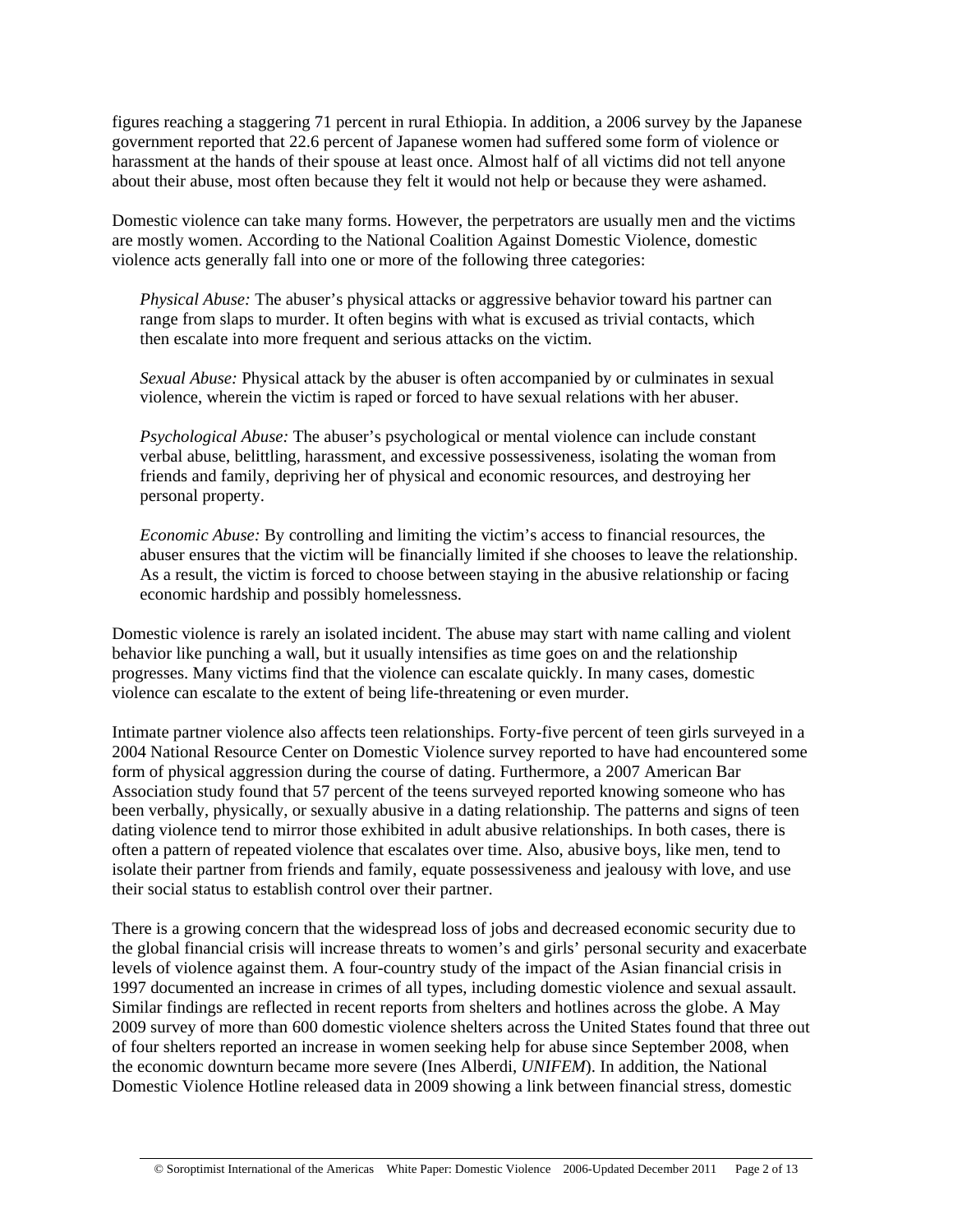violence and the current economic crisis. For victims who called the hotline during the six-week study, 54 percent reported a change in their household's financial situation in the past year.

#### **Domestic Violence as a Workplace Concern**

While it may not immediately seem that domestic violence is a work-related issue, abuse, threats and violence often follow victims to work. According to SafeWork, a national movement to empower corporate America to address domestic violence in the workplace, one in five employed adults are victims of domestic violence; 64 percent of domestic violence victims say their ability to work is affected by the violence; and 74 percent of employed victims say they have been harassed by their abusive partner while at work (Newell, *The Glasshammer*).This has a profound effect on a victim's performance at work, can give rise to financial hardships for her employer and can create a dangerous workplace for the victim and her co-workers.

A Futures without Violence study reports that in the United States, approximately 74 percent of women who experience abuse at home also experience abuse at the workplace. Furthermore, more than 75 percent of domestic violence perpetrators used workplace resources to express remorse or anger towards, check up on, pressure, or threaten their victim (Corporate Alliance to End Partner Violence, CAEPV). Abusers often harass victims at work via telephone or e-mail, or may even come into the workplace to harass or threaten their victims and their co-workers.

Along with physical and emotional suffering, domestic violence victims also suffer economically. Domestic violence in the U.S. causes an estimated \$975 million in lost wages for victims just in days missed from work. According to a Family Violence Prevention Fund study, domestic violence caused 56 percent of employed domestic violence victims to be late for work at least five times a month; 28 percent to leave early at least five days a month; and 54 percent to miss at least three full days of work a month. Lower productivity and absenteeism prohibits these women from receiving raises and pay increases, (*Domestic Violence Reduces Business Productivity and Profit*), and can even affect victims' ability to keep a job (Family Violence Prevention Fund): an estimated 24 to 30 percent of abused working women lose their jobs as a direct result of their domestic violence situation (CAEPV, *Workplace Statistics*). Furthermore, victims are often trapped in low paying jobs and are unable to advance their careers because of having to change jobs frequently.

Domestic violence also has an impact on victims' coworkers, both in terms of productivity and psychologically. In a 2007 CAEPV study, 44 percent of respondents personally experienced domestic violence's impact on the workplace, most frequently because a co-worker was a victim. Violence in the Workplace, a 2005 landmark study from CAEPV, found that 27 percent of victims' co-workers reported "frequently to somewhat frequently" having to do a victim's work, and 31 percent often "covered" for a victim of domestic violence, cutting down on worker productivity. Furthermore, 38 percent of co-workers were concerned for their own personal safety and 30 percent noted that abusers frequently visited the office, heightening victims' and coworkers' sense of fear.

Victims' and coworkers' lower productivity as a result of domestic violence also takes an economic toll on both the workplace and the general economy. Researchers have found that general costs from domestic violence in the United States range from \$10–\$67 billion per year. According to the Centers for Disease Control (CDC), domestic violence victims lose a total of nearly eight million days of paid work a year—the equivalent of more than 32,000 full-time jobs. In addition, domestic violence costs American businesses more than \$4.1 billion in health care-related services for victims and an additional \$727.8 million in productivity losses each year, according to the Family Violence Prevention Fund.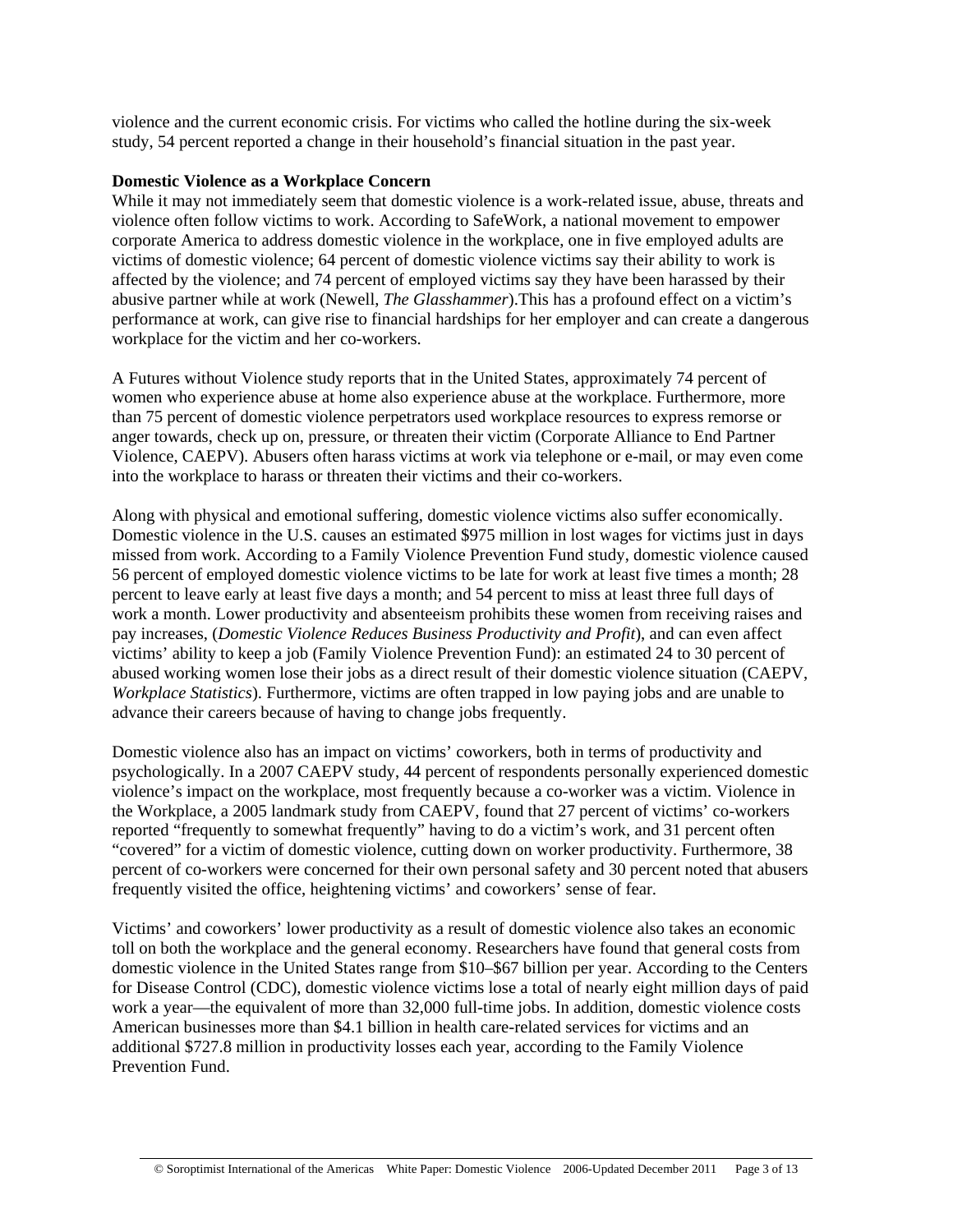The United States is certainly not the only country whose economy suffers as a result of domestic violence. Domestic violence costs countries around the world billions of dollars in health care, police and court costs, and lost productivity. For instance, a study conducted by the Inter-American Development Bank found that the cost of domestic violence for Canadian businesses was \$1.6 billion per year, including medical care and lost productivity. According to the Women and Equality Unit in the United Kingdom's Department of Trade and Industry, domestic violence costs business as much as £2.7 billion a year in lost productivity. It is estimated that around half of the costs of absences is borne by the employer and half by the individual in lost wages. The total cost of domestic violence for the UK as a whole, employers and victims, is estimated at £23 billion a year.

## **Protecting Employees**

When a victim attempts to leave an abusive partner, the workplace may be the only place the assailant can locate and harm her. The U.S. Department of Justice has found that approximately 20,000 workers are threatened or attacked in the workplace every year by partners or spouses. In addition, according to the Workplace Violence Institute, homicide by intimate partners is the leading cause of workplace deaths among female employees. Not knowing the signs of domestic violence increases the risk of danger to the victim as well as to her co-workers, according to AFSCME.

In the United States, businesses have an obligation to provide a safe workplace and liability issues could arise for companies failing to protect their employees. However, over 70 percent of workplaces in the U.S. have no formal program or policy that addresses this issue (*Safe Horizon*). A 2002 Liz Claiborne Corporate Leader Survey found that 68 percent of corporate leaders believed that a company's financial performance and productivity would benefit if domestic violence were addressed among its employees. Furthermore, a 2007 Liz Claiborne survey of senior executives found that while 90 percent of corporate executives believed intimate partner violence affected both the private and working lives of employees, only 13 percent said that corporations should play a major part in addressing the issue.

The employees seem to feel differently, however. In a parallel employee survey by CAEPV, 90 percent of employees indicated company representatives should be trained to recognize the signs of domestic violence. More importantly, CAEPV's 2005 survey found that 21 percent of those surveyed were at some point victims of domestic violence and that of those who identified as domestic violence victims, 48 percent indicated a comprehensive work place domestic violence awareness program would have been helpful and 43 percent wished their employers offered training on domestic violence. Furthermore, 61 percent of American men believe employers should be doing more to address domestic violence in the workplace (*Safe Horizon*). Seventy-eight percent of human resources professionals and 94 percent of corporate security directors consider domestic violence a critical workplace issue (SafeWork).

A study presented at the 2006 International Work, Stress and Health Conference found that victims of domestic violence are more likely to stay employed when the workplace offers some type of support. Workplace support initiatives that include flexible working hours, supervisor-approved workload modifications, and implementation of safeguards such as the screening of telephone calls, may help victims stay employed.

All employers have an obligation, be it legal or moral, to intervene when one of their employees is experiencing domestic violence. Simple steps can be taken by businesses, large and small, to protect women and their co-workers, help them stay safe from violence, and find needed resources. Companies should have formal policies and domestic awareness training. The first step is for supervisors and co-workers to understand domestic violence and recognize the signs. The workplace may be the only place a woman has sanctuary from her abuser and where she is safe to receive help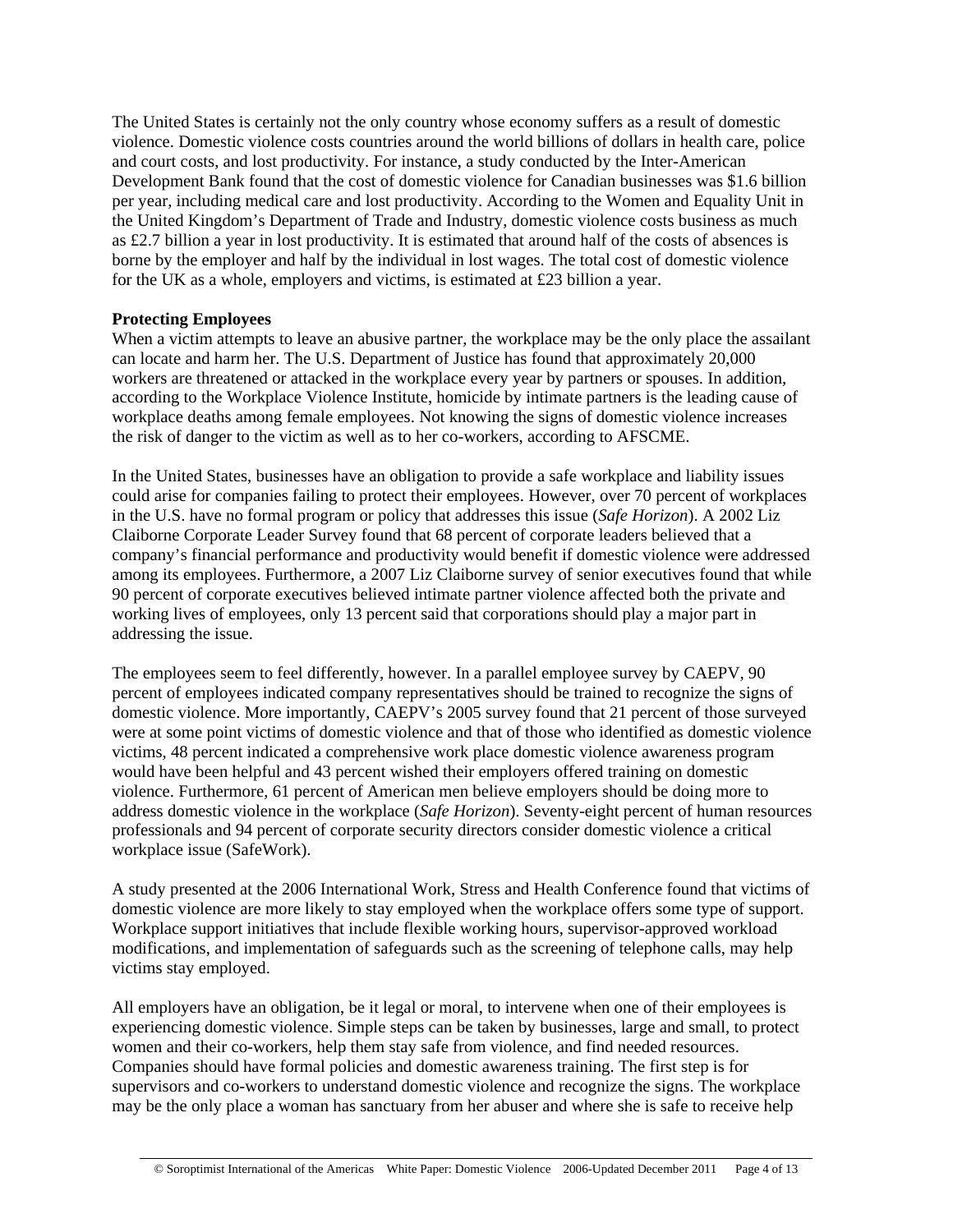and support. Supervisors and co-workers should therefore be encouraged to keep their eyes and ears open for signs that a woman in their office may be being abused. Some warning signs include:

- Social withdrawal from co-workers.
- Bruises or physical complaints that show signs of assault (but may often be explained as being caused by accidents).
- Crying or outbursts of anger when on the phone.
- Frequent personal calls that leave her upset.
- Frequent or unexplained absences or lateness.
- Reduced productivity, decline in job performance and a lack of concentration.

Even though warning signs may be present, a victim of domestic violence is often reluctant to discuss it out of embarrassment or fear—which means the situation should be handled with extreme care. Communicate support even if the woman is not ready to discuss her abuse. If a woman admits to being abused, a co-worker or supervisor can approach her using the following strategies, as suggested by the American Federation of State, County and Municipal Employees (AFSCME):

- Believe the victim.
- Encourage her, but don't pressure her to talk about the abuse.
- Respect her need for confidentiality.
- Listen to the victim and support her feelings without judging.
- Let her know she is not alone.
- Reassure the victim that the abuse is not her fault and she is not to blame.
- Give her clear messages that she can't change her partner's behavior; apologies and promises will not end the violence; and that violence is never justifiable.
- Physical safety is the first priority. Assess the victim's physical safety, discuss the woman's options and help her make plans to ensure her safety and the safety of her children.
- Give the victim agency. Allow her the time she needs to make her own decisions.
- If she is not ready to make major changes, do not withdraw support.
- Provide the woman with a list of key community resources that support and work with victims of domestic violence.
- Encourage the victim to save any abusive e-mails or telephone messages from her partner.

Positive communication and affirmation is desirable when speaking with a domestic violence victim. Some statements and actions must be avoided, as they can be harmful and even dangerous:

- Avoid judgmental or domineering language. Don't tell the victim what to do, when to leave, or when not to leave.
- Don't tell her to go back to her abuser or to try a little harder to make the relationship work.
- Don't attempt to rescue the woman by trying to make decisions for her.
- Don't attempt to mediate the situation by offering to talk to the woman's partner to straighten things out.
- Don't advise the victim to stay in the abusive relationship because of her children.

## **Workplace Guidelines**

In addition to creating awareness about domestic abuse and teaching employees how to recognize the signs and reach out to victims, companies should be proactive and have policies in place for dealing with domestic violence in the workplace. These policies will communicate to workers that in addition to an awareness of and understanding about domestic violence, resources may be available to help victims. This is particularly important since many victims are reluctant to disclose their situation. Even if a woman is not ready to confide in her co-workers or supervisors, making workplace policy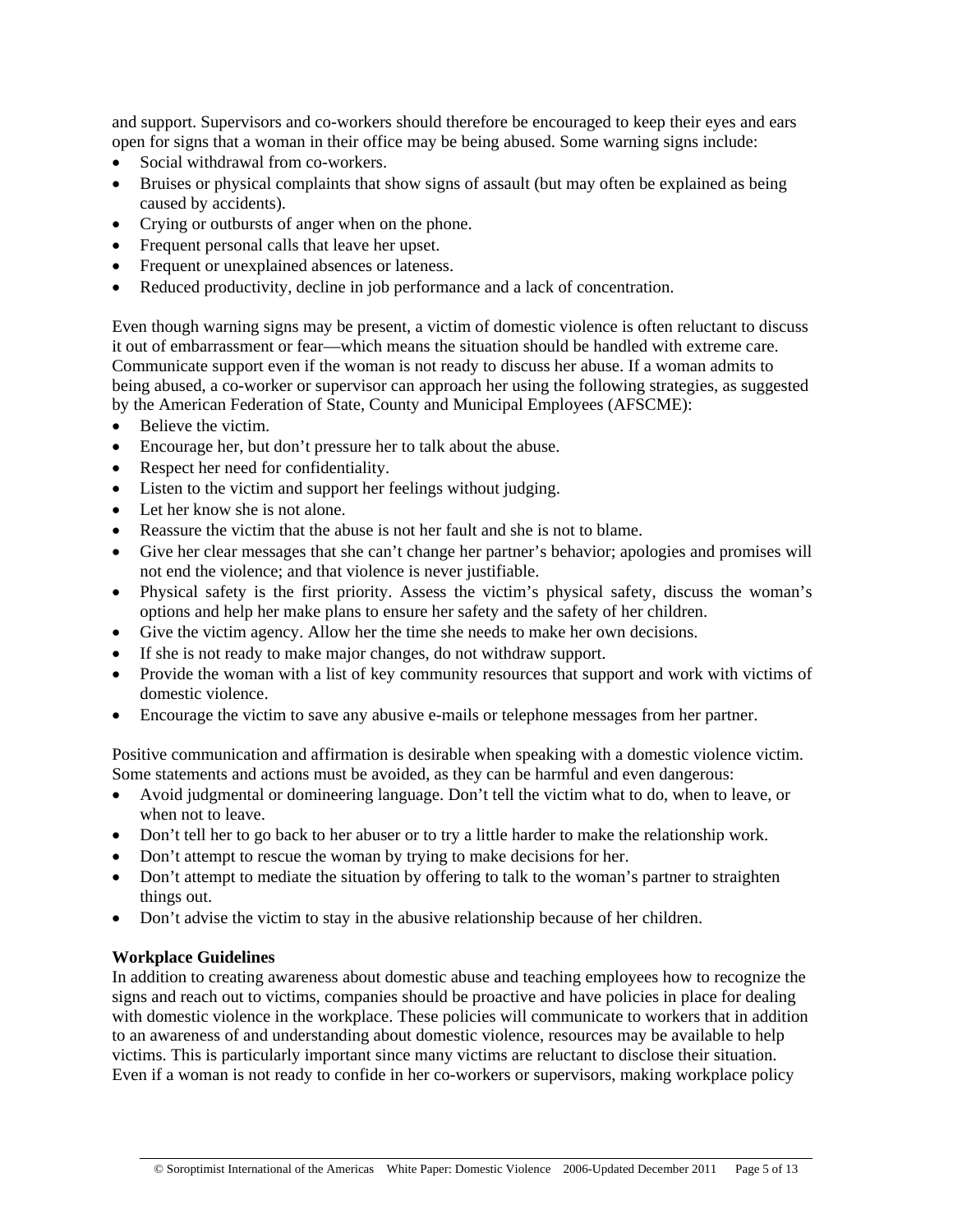information available could assist her in finding help outside of the office (*Swanberg, Logan and Macke).*

The following suggestions for employers were compiled from information in Christina Morfeld's *Domestic Violence is a Workplace Problem*, AFSCME's *Unions Respond to Domestic Violence*, and Soroptimist's Workplace Domestic Violence Guidelines:

- Design employee assistance programs as a way to foster respect, trust and open communication.
- Have a formal domestic violence policy on file, including guidelines on confidentiality, schedule and leave flexibility, procedures that supervisors are to follow if they believe a subordinate may be a victim, steps victims should take, and available resources.
- Include information about domestic violence and the employer's response in orientations for new employees and in the organizational handbook.
- Make reasonable efforts to maintain a secure office environment.
- Support local domestic violence shelters with clothing, toys, and furniture drives or with funding as a way to raise awareness of the problem.

Once a woman has made it known that she is a victim of domestic violence, employers can offer a number of strategies to ensure her safety:

- Change the employee's work station and/or schedule.
- Provide the woman with parking near the front door and an escort to walk her to and from her car.
- Provide photos of the employee's abuser to security personnel and the receptionist.
- Remove the woman's e-mail address and telephone extension from public directories.
- Have another employee or third party screen the victim's telephone calls and e-mail messages.
- Change payroll addresses, direct deposit information or beneficiaries, as needed.

The U.S. federal government launched a nationally funded resource center on October 27, 2010 to acquaint employers to the issue of domestic violence in the workplace as well as help them raise awareness of the issue and establish domestic violence workplace policies (*Legal Momentum*). Section 701 of Title VII (Providing Economic Security for Victims of Violence) of the Violence against Women Act mandated the creation of this national resource center. The Office on Violence Against Women was established within the United States Department of Justice following the passage of the reauthorization of VAWA in 2000, and funds the Workplaces Respond to Domestic and Sexual Violence: National Resource Center. The organization receives a million dollar federal grant annually to provide knowledge and materials about domestic violence in the workplace to employers.

## **The Moral Obligation of Protecting Employees**

While it is clear that domestic violence has significant negative economic impacts, domestic violence should be considered a workplace concern on the basis that all employees deserve to be protected from violence. Violence against women is a human rights violation of pandemic proportions that needs to be addressed from every angle. As previously stated, the workplace may be the only place a domestic violence victim is away from her abuser, or the only place an abuser can locate and harm a victim if she leaves the abusive partner. It is thus a vital location to offer support to victims.

An important piece of U.S. federal legislation was introduced to the  $110<sup>th</sup>$  session of congress in 2007. *"Too Much, Too Long? Domestic Violence in the Workplace"* was the topic of a hearing before the U.S. Senate Health, Education, Labor and Pensions Subcommittee on Employment and Workplace Safety in April 2007. Advocates at the hearing pressed for the passage of the *Security and Financial Empowerment (SAFE) Act* to promote the economic security of domestic violence victims. The act would keep domestic violence victims from losing their jobs if they needed to miss work to get their affairs in order (such as attending court appearances, obtaining a restraining order or finding a new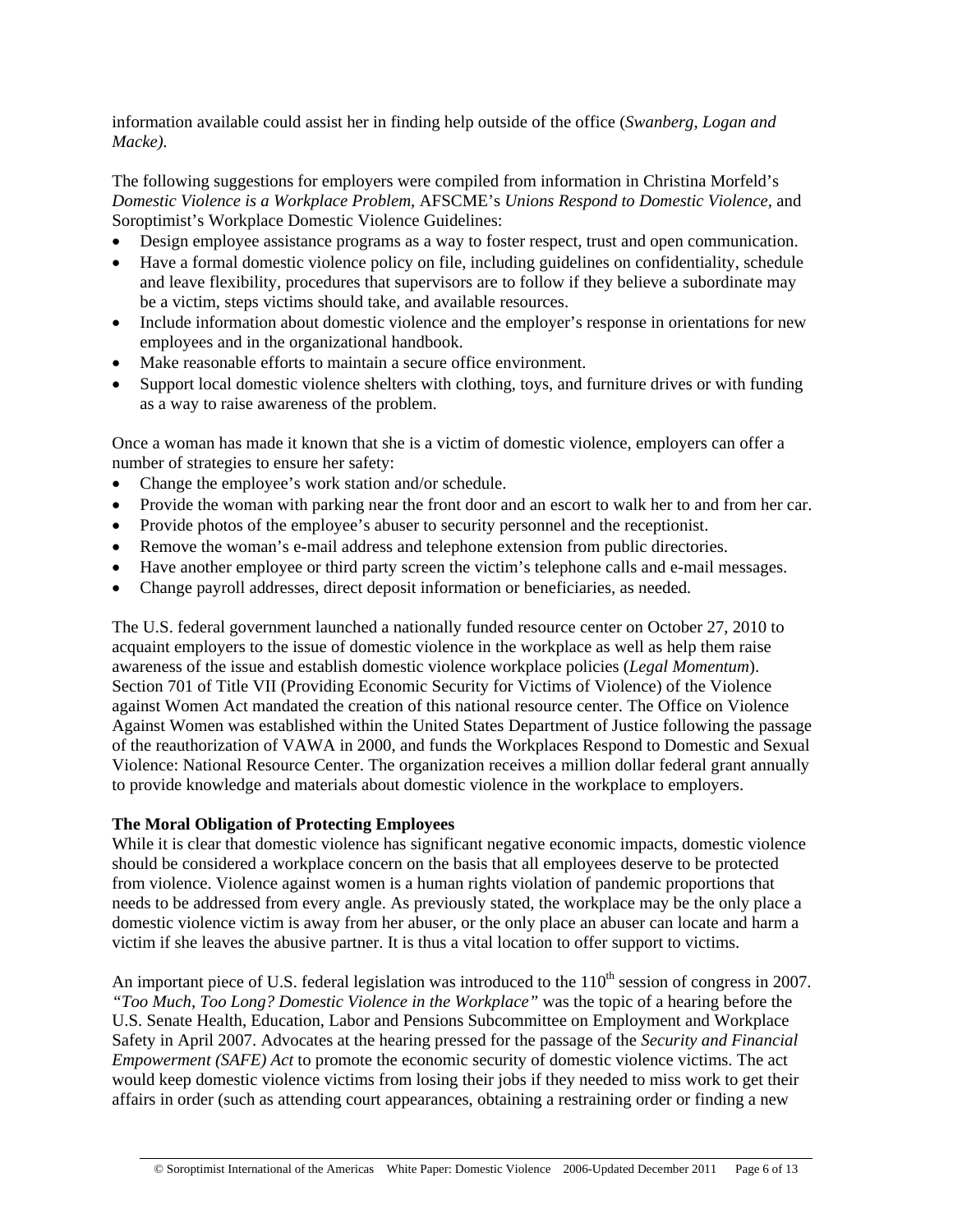place to live). They would also make victims eligible for unemployment benefits and protect them from employment and insurance discrimination. Unfortunately, after being referred to the Committee on Finance and the Subcommittee on Healthy Families and Communities respectively in 2007, the bills never became law. The SAFE Act was reintroduced for debate under in the 111<sup>th</sup> session of congress in 2010, but was again not signed into law.

In the absence of such federal laws, many states have enacted laws to protect the economic security of domestic violence victims. At least 29 U.S. states currently have laws that allow people who voluntarily leave their job because of domestic violence to be eligible for unemployment benefits. Individuals generally are ineligible for unemployment benefits if they leave work voluntarily without "good cause." However, for these states, domestic violence satisfies the "good cause" clause. Other states, including Maine, Montana, North Dakota, Indiana and Oregon, also include sexual assault and stalking as "good cause" (Deschenaux, Joanne). However, in a 2005 study conducted by the state of Maine's Department of Labor and Family Crisis Services, 94 percent of the women who participated in the study (women who had experienced domestic violence while employed) were unaware of state statutes that provided unemployment compensation to victims of domestic abuse, and 93 percent were unaware that Maine law requires employers to provide time off to victims of domestic violence, sexual assault and stalking.

In 2010, Delaware Governor Jack A. Markell announced the State of Delaware Domestic Violence Policy. The goals of the policy are to promote the health and safety of state employees by creating a supportive workplace for employees who are victims of domestic violence, in which employees feel comfortable discussing and seeking assistance regarding domestic violence; providing responsive guidelines and procedures to assist employees who are affected by domestic violence; and providing support and assistance to employees who are victims of domestic violence (The State of Delaware Official Website, *State of Delaware Domestic Violence Policy*). Governor Markell created the policy on the basis that "no one should go to work in fear. We want employees who feel threatened by domestic violence to get the help and support they need" (*Domestic Violence in the Workplace blog*).

The workplace is clearly a vital location to provide domestic violence victims with information and support. As such, companies must recognize their obligation to institute comprehensive domestic violence workplace policies and programs. Such policies could help protect the performance of employees and the prosperity of companies, and most importantly, the lives of women in domestic violence situations.

## **How Soroptimist Assists Domestic Violence Survivors**

Soroptimist is an international volunteer organization for business and professional women who work to improve the lives of women and girls in local communities and throughout the world. Clubs undertake a number of different projects to confront local realities facing women. Many of these projects are aimed at helping survivors of domestic violence rebuild their lives. As an organization, Soroptimist supports the following programs:

**[Soroptimist Workplace Campaign to End Domestic Violence—](http://www.soroptimist.org/WorkplaceCampaign.html)**Soroptimist International of the Americas has focused on domestic violence, particularly as it affects the workplace, for many years. The Soroptimist Workplace Campaign to End Domestic Violence is an ongoing effort to raise awareness about domestic violence as a workplace concern. Local Soroptimist club members distribute hotline cards personalized with local contact information for domestic violence shelters and other services. Club members leave the cards in restrooms or put them in paycheck envelopes. This is a way to get information to women without requiring them to identify themselves as victims. Each year tens of thousands of domestic violence hotline cards are distributed in workplaces throughout the world. Soroptimists further customizes the program for cultural relevance. In Japan, for instance,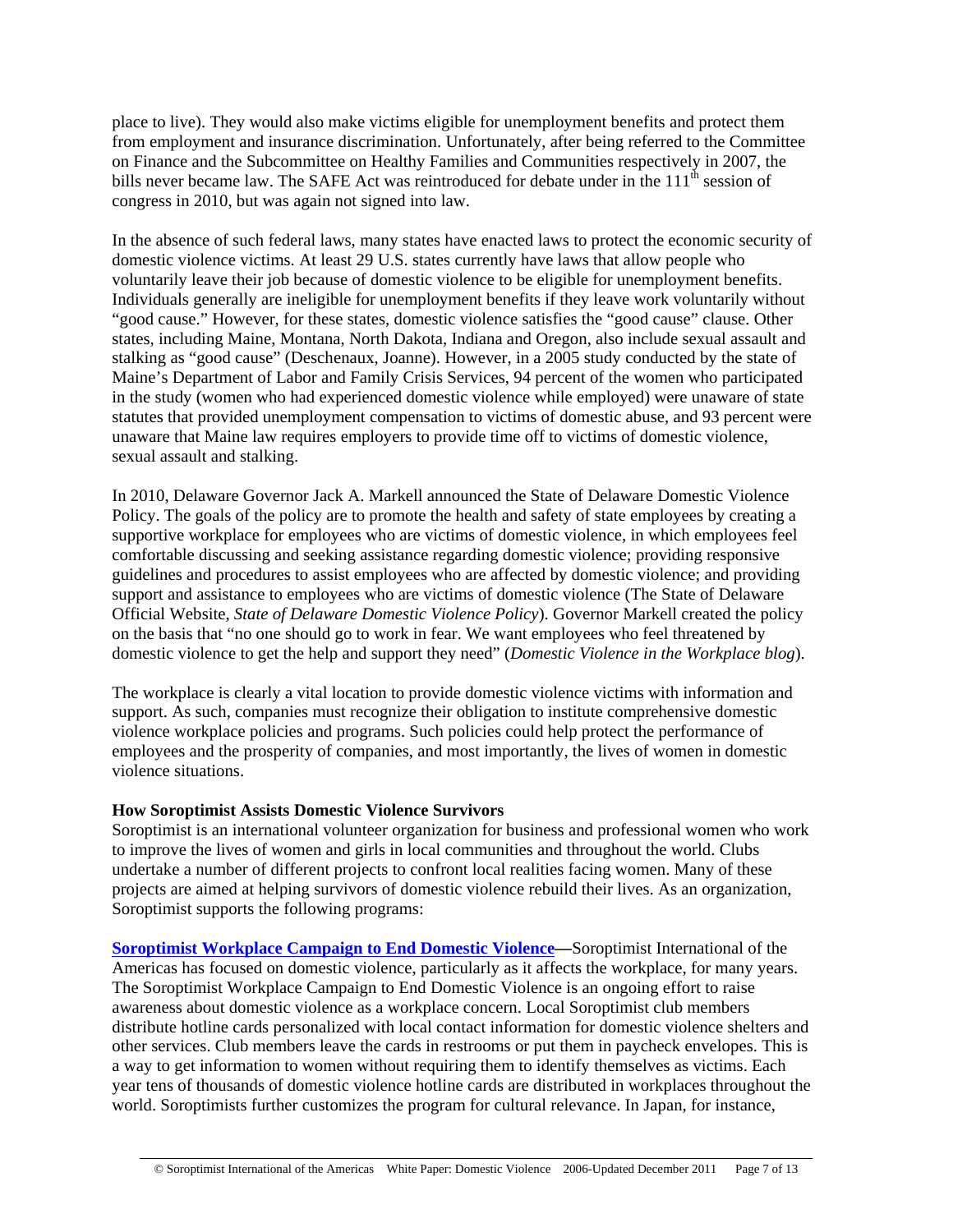women are not likely to pick up a card in a restroom, so members place them in packages of tissues and hand them out in the street.

In addition to distributing the hotline cards, clubs also hold lectures in their workplaces to draw attention to the issue of domestic violence as a workplace concern; lobby their employers to institute policies and include domestic violence information in their personnel handbooks; and hold seminars for local businesses about the costs associated with domestic violence in the workplace.

As working women, Soroptimists understand the importance of reaching out to women in the workplace. In May 2005, Soroptimist developed comprehensive guidelines called the Soroptimist Domestic Violence Workplace Policies. Available to clubs and the public via Soroptimist's website, the guidelines provide information and statistics about domestic violence as a workplace issue, and offer step by step instructions for implementing a domestic violence workplace policy.

In 2002, the Soroptimist Workplace Campaign to End Domestic Violence won the Associations Make a Better World Award sponsored by the American Society of Association Executives.

**[Soroptimist Women's Opportunity Awards—](http://www.soroptimist.org/awards/awards.html)The Women's Opportunity Awards program is** Soroptimist International of the Americas' major project. The awards improve the lives of disadvantaged women by giving them the resources they need to upgrade their education, skills, and employment prospects. Each year, Soroptimist clubs in 19 countries and territories assist women in overcoming personal difficulties and improving their lives through education and skills training. The women, who provide the primary source of financial support for their families, may use the cash award to offset any costs associated with their efforts to attain higher education, including books, childcare and transportation. Club recipients become eligible for additional cash awards at other levels of the organization, including three \$10,000 finalist awards.

Many Women's Opportunity Award recipients have overcome enormous obstacles in their quest for a better life, including poverty, domestic violence, and substance abuse. Each year, more than \$1.5 million is disbursed through awards at various levels of the organization to help women achieve their dreams of a better life for themselves and their families. Since the Women's Opportunity Awards program began in 1972, it is estimated that \$25 million has been disbursed and more than 25,000 women have been assisted. In 2007, the Women's Opportunity Awards received the Summit Award from the ASAE & The Center of Association Leadership, its highest honor, bestowed on associations that implement innovative community-based programs.

**Soroptimist Club Grants for Women and Girls—**Soroptimists work to improve the lives of women and girls in their communities and throughout the world. Often the abilities and ambitions of clubs exceed their financial resources. Soroptimist introduced the Soroptimist Club Grants for Women and Girls in 1997 to assist with community projects that improve the lives of women and girls. Each year, grants are given to clubs working on projects that help domestic violence survivors. For the 2011- 2012 club year, SIA received 78 grant proposals requesting more than U.S. \$525,000 in funding. Twenty-eight projects were awarded a total of US\$175,000 in funding. Since the program's inception, nearly \$2 million has been awarded and clubs have assisted more than 100,000 women and their families. Recent projects include providing resources for immigrant women fleeing domestic violence; funding a micro-enterprise artisan project for low-income women; providing reproductive health services for women in poverty; and teaching marketable job skills to girls with disabilities. In 2007, the Soroptimist Club Grants for Women and Girls won the Associations Make a Better World Award for US-based associations.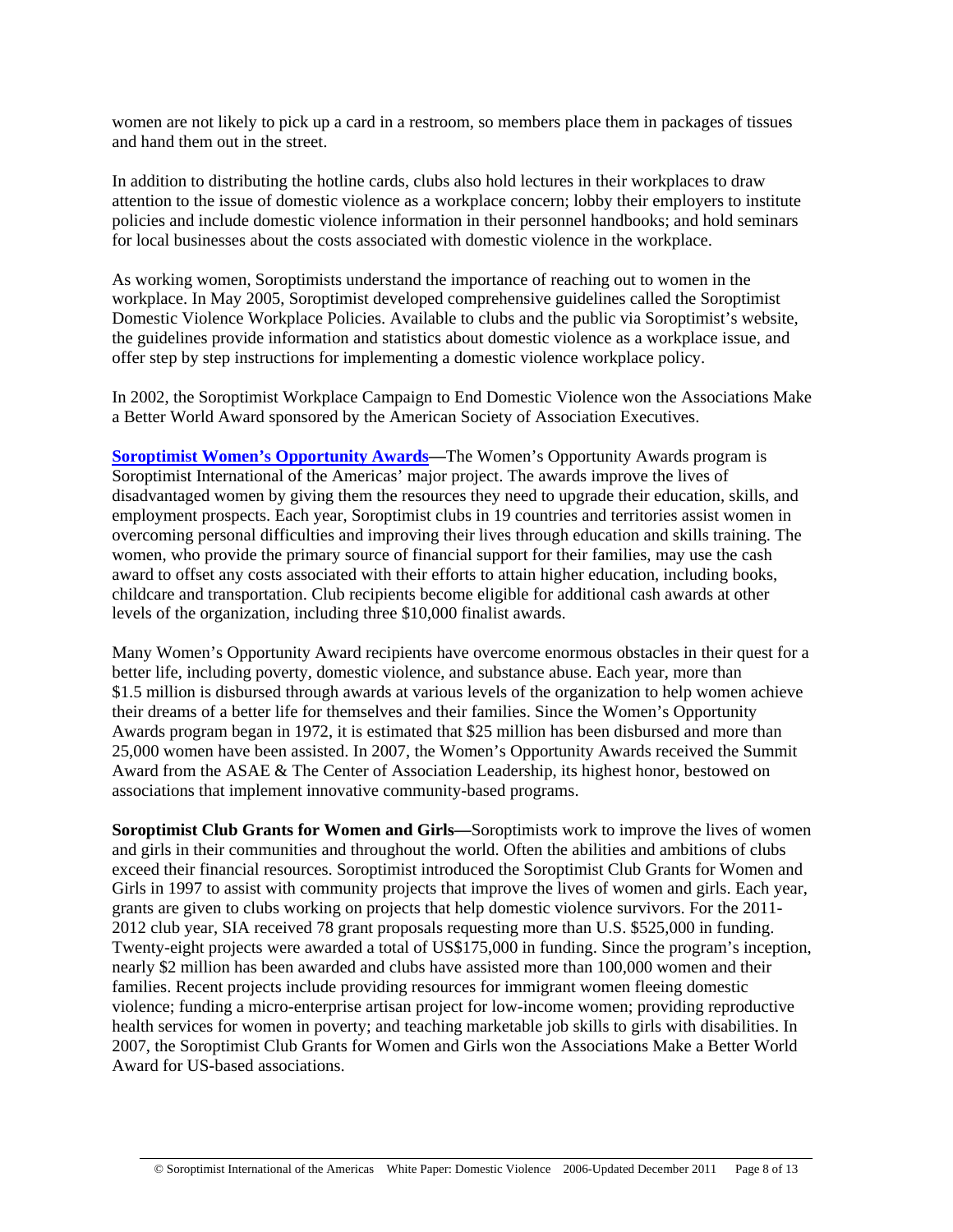Many Soroptimist Club Grants for Women and Girls recipient projects provide domestic violence survivors with the support and resources to restart their lives. SI/Dazaifu and SI/Fukuoka-Kita, Japan received a \$10,000 grant to establish a multilingual hotline that provides counseling services for victims of domestic violence and human trafficking. Although support-systems for domestic violence and human trafficking victims already exist in Japan, many immigrant women are not able to receive the support of these organizations as a result of the language barrier. These women will now have access this support. SI/Fremont, OH also received a grant to continue their TRAP (Teen Relationship Abuse Prevention) program, a public relations and educational campaign designed to reach teens, parents, and social and civic groups to increase awareness and knowledge about dating violence and healthy relationships. TRAP arranges guest speakers for school assemblies on teen relationship violence and also provides smaller group presentations. SI/Rio Negro, Brazil plans to use their grant to create a cooking and home management course for women and girls in a local domestic violence shelter. The main goals are to help prepare these women for reentering the job market, improve their own home management and sanitation conditions, improve their personal hygiene, and help them to understand nutritional value.

**Soroptimist Disaster Grants for Women and Girls**—Soroptimist reaches out to women and girls before, during and after disasters by providing financial assistance to regions affected by natural disasters or acts of war. SIA is pleased to join with [Soroptimist International of Europe](http://www.soroptimisteurope.org/) to increase the scope and impact of the Soroptimist Disaster Grants for Women and Girls. Women and girls are hardest hit by acts of war and natural disasters, and suffer from a heightened risk of violence during and after disasters. The prevalence of domestic violence increases in the aftermath of a disaster due to stress and economic uncertainty. Lack of adequate reporting procedures in the midst of the chaos of disaster recovery and conflict make it difficult for authorities to effectively track cases of violence and apprehend perpetrators. Because relief efforts targeted to women are often overlooked during a crisis, and because women and girls have special needs in times of crisis and disaster, Soroptimist Disaster Grants for Women and Girls support projects that specifically assist women and girls.

Clubs can apply for disaster relief grants for local areas hit by natural disasters or warfare. In the 2010-2011 club year, four grants were given to clubs or regions totaling \$65,875. Additionally, in the wake of the earthquake that devastated Haiti in January 2010, Soroptimist donated \$60,000 to two organizations to support reconstruction projects that benefit women and girls. In the aftermath of the 9.0 magnitude earthquake and resulting tsunami that hit Japan in March 2011, Soroptimist made an immediate \$10,000 donation to The Iwaki Fureai Support Center, an organization that works with domestic violence victims in Iwaki City, Fukushima prefecture. The funds were used to repair the badly damaged facility so that it could reopen to assist abused women in need of shelter and support services. Three clubs also received Soroptimist Disaster Grants for Women and Girls totaling nearly \$60,000 to benefit women and girls affected by the disaster in their local communities.

**Soroptimist Violet Richardson Award—**Named for the president of the first Soroptimist club, the Soroptimist Violet Richardson Award honors girls who are making a difference through volunteer efforts. Each year, Soroptimist clubs honor girls who donate their time and energy to causes that make the community and world a better place—such as working to end discrimination and poverty, assisting women and children who are victims of domestic violence, or mentoring young girls. The program begins on the Soroptimist club level, with club recipients becoming eligible for additional awards at other levels of the organization. One winner is chosen to receive a finalist award, which includes a contribution of \$2,500 to the charitable organization of the recipient's choice.

The Soroptimist Violet Richardson Award supports girls in their volunteer efforts with the hope that they will feel more self-confident and empowered to continue to pursue their interests and dreams. By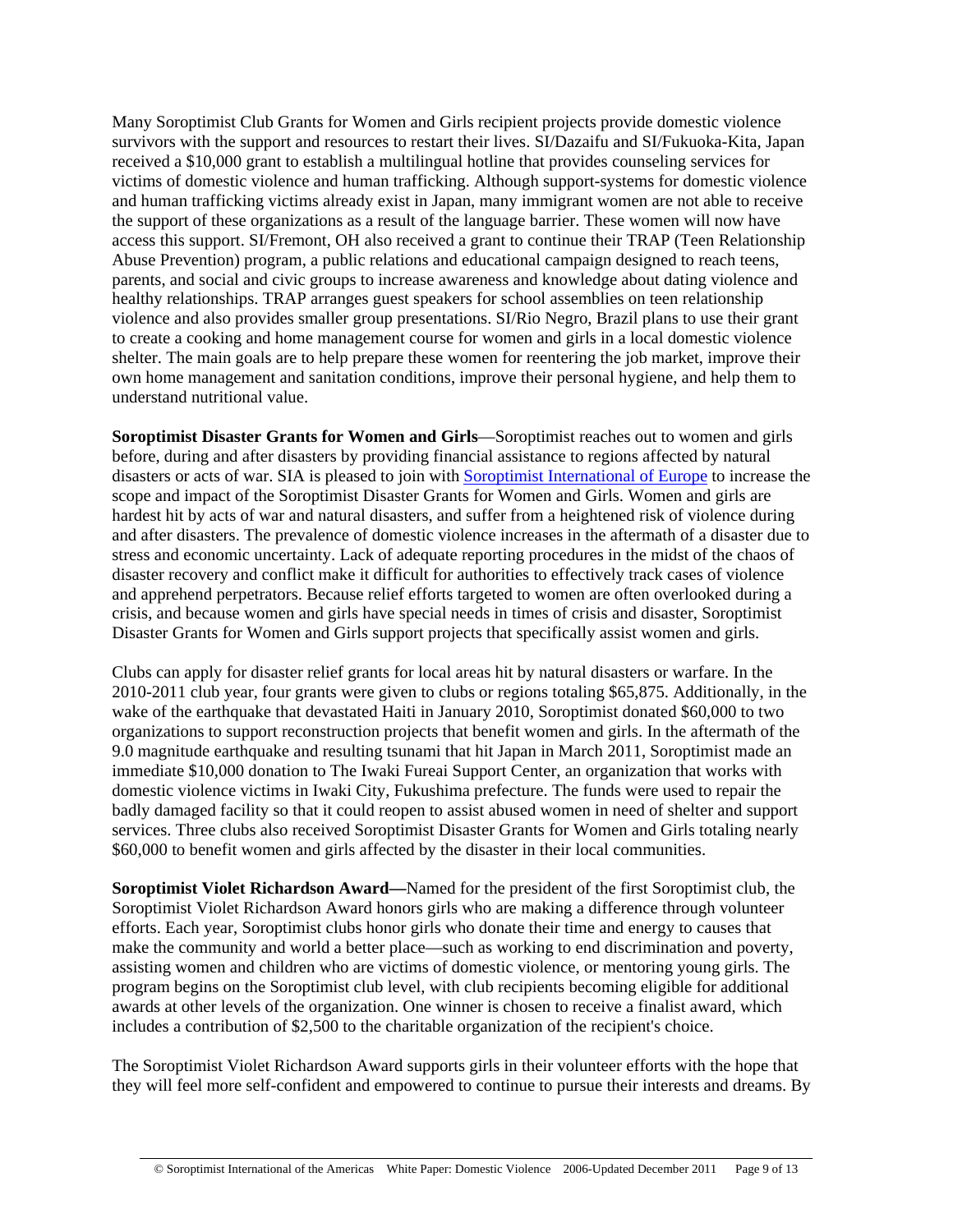doing so, the Violet Richardson Award helps keep these young girls on the trajectory towards success and empowerment.

**Live Your Dream—**Launched in conjunction with International Women's Day (March 8), the Soroptimist Live Your Dream campaign inspires women from all walks of life to live their dreams and encourages them to pass on their good fortune to others. Soroptimist programs enable women and girls to live their dreams and create positive change for themselves and their families. The Live Your Dream website features many stories about inspirational women, as well as provides tools for women everywhere to begin or continue living their dreams.

Soroptimist International of the Americas is a  $501(c)(3)$  organization. Since 2004, Soroptimist has received the Pennsylvania Association of Nonprofit Organizations (PANO) Seal of Excellence for its successful compliance with the Standards for Excellence program.

#### **Sources:**

Alberdi, Ines. UNIFEM. *The World Economic and Financial Crisis: What Will It Mean for Gender Equality?* July 13, 2009. [http://www.unifem.org/news\\_events/story\\_detail.php?StoryID=901](http://www.unifem.org/news_events/story_detail.php?StoryID=901)

American Bar Association's National Teen Dating Violence Initiative, *Teen Dating Violence Facts*. 2006. [www.abanet.org/unmet/teendating/facts.pdf](http://www.abanet.org/unmet/teendating/facts.pdf) 

American Federation of State, County and Municipal Employees, AFL-CIO (AFSCME). *Unions Respond to Domestic Violence*. AFSCME Women's Rights Department. [www.afscme.org/wrkplace/domvio.htm](http://www.afscme.org/wrkplace/domvio.htm) 

Bureau of Labor Statistics. October, 2006. *The Survey of Workplace Violence Prevention.* [www.bls.gov](http://www.bls.gov/)

Centers for Disease Control. *Adverse Health Conditions and Health Risk Behaviors Associated with Intimate Partner Violence – United States, 2005.* February 8, 2008. [www.cdc.gov/mmwr/preview/mmwrhtml/mm5705a1.htm](http://www.cdc.gov/mmwr/preview/mmwrhtml/mm5705a1.htm)

Corporate Alliance to End Partner Violence. *CAEPV Special Edition Newsletter 2006*. [www.caepv.org](http://www.caepv.org/) 

Corporate Alliance to End Partner Violence. *Workplace Statistics.* Accessed November 1, 2011. [www.caepv.org/getinfo/facts\\_stats.php?factsec=3](http://www.caepv.org/getinfo/facts_stats.php?factsec=3)

Corporate Alliance to End Partner Violence. *CEO & Employee Survey 2007. Corporate Leaders and America's Workforce on Domestic Violence.*  <http://www.caepv.org/getinfo/docdetail.php?docID=549&catID=1>

Deschenaux, Joanne. HR Magazine. *Domestic violence victims have workplace protection*. March 2008. [http://findarticles.com/p/articles/mi\\_m3495/is\\_3\\_53/ai\\_n25127910](http://findarticles.com/p/articles/mi_m3495/is_3_53/ai_n25127910)

Domestic Violence in the Workplace. State Bar of Texas. 1999-2000. [www.texasbar.com](http://www.texasbar.com/) 

Domestic Violence and the Workplace blog. *Delaware Governor Announces New State Employee Domestic Violence Policy.* February 22, 2010. <http://domesticviolenceworkplace.blogspot.com/>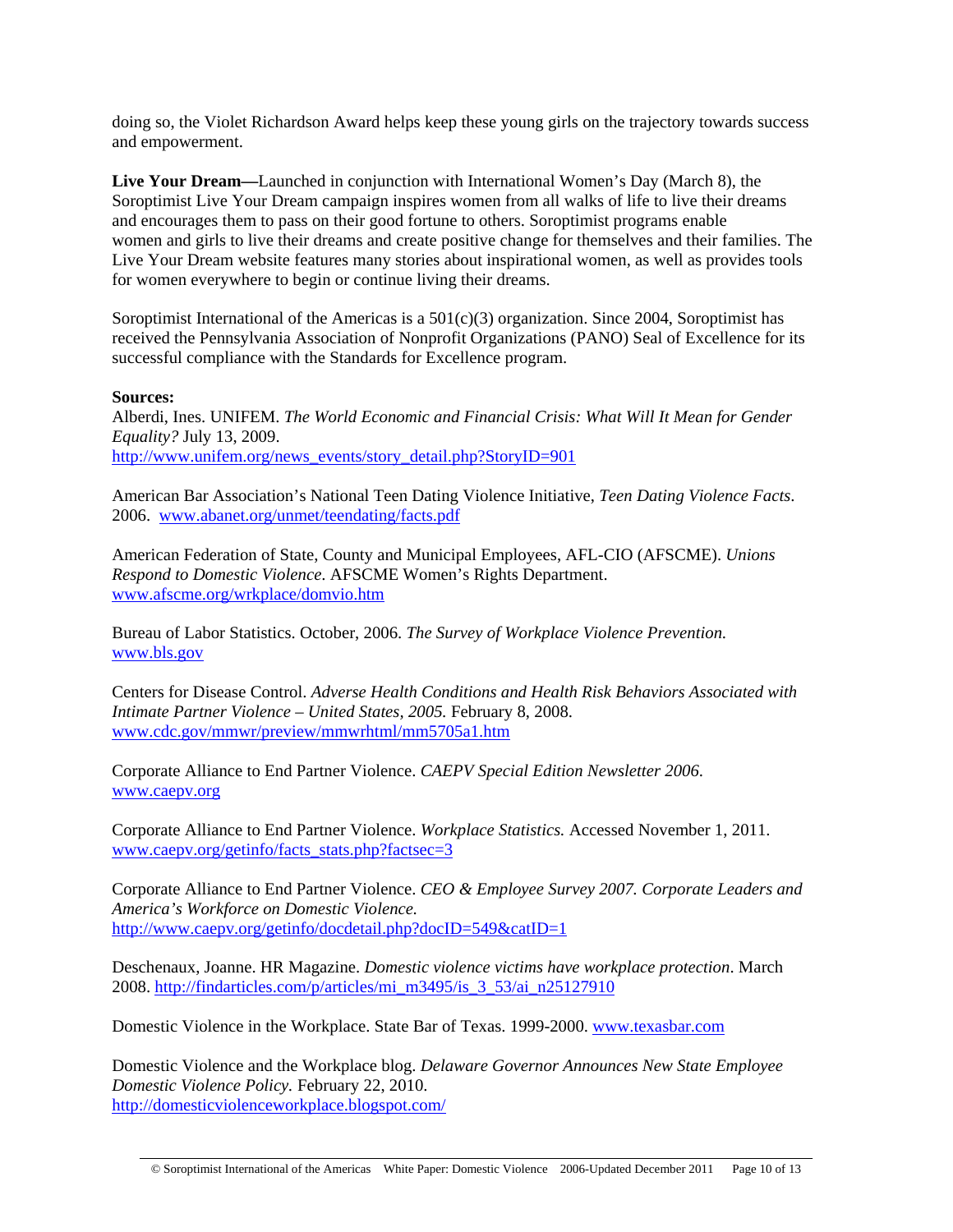Ascribe News, *Domestic Violence Reduces Business Productivity and Profit*. September 26, 2002. [http://www.workplaceviolence911.com/sites/workplaceviolence911.com/files/20021008\\_1.htm](http://www.workplaceviolence911.com/sites/workplaceviolence911.com/files/20021008_1.htm) 

Security Management Bulletin: Protecting People, Property and Assets. *The Endangered Employee: Help Her Five Ways*. Accessed November 2, 2011. [http://www.workplaceviolence911.com/sites/workplaceviolence911.com/files/20000912-02\\_1.htm](http://www.workplaceviolence911.com/sites/workplaceviolence911.com/files/20000912-02_1.htm) 

Family Violence Prevention Fund and Verizon Wireless. *Father's Day Poll 2007.* June 4, 2007. [http://www.caepv.org/membercenter/files/fathers\\_day\\_poll\\_07.pdf](http://www.caepv.org/membercenter/files/fathers_day_poll_07.pdf)

Futures without Violence. *The facts on the workplace and domestic violence.* Accessed November 2, 2011.

[http://www.futureswithoutviolence.org/userfiles/file/Children\\_and\\_Families/Workplace.pdf](http://www.futureswithoutviolence.org/userfiles/file/Children_and_Families/Workplace.pdf)

Gomstyn, Alice. *Abusers' Effect on Workplace Tracked*. Boston Globe. October 22, 2002. [www.workplaceviolence911.com](http://www.workplaceviolence911.com/) 

Govtrack U.S*. S. 1136. Survivors' Empowerment and Economic Security Act.* Accessed November 2, 2011.<http://www.govtrack.us/congress/bill.xpd?bill=s110-1136>

Legal Momentum, *Workplaces Respond to Domestic and Sexual Violence: A National Resource Center*. Accessed November 14, 2011. [http://www.legalmomentum.org/resources/workplaces](http://www.legalmomentum.org/resources/workplaces-respond-to-violence.html)[respond-to-violence.html](http://www.legalmomentum.org/resources/workplaces-respond-to-violence.html) 

MacCulloch, Christina. *The Cost of Violence*. IDB America. January 2001. [www.iadb.org/idbamerica](http://www.iadb.org/idbamerica) 

Maine Department of Labor and Family Crisis Services, *Domestic Violence Survivors at Work: How Perpetrators Impact Employment*. October 2005. [http://www.maine.gov/labor/labor\\_stats/publications/dvreports/survivorstudy.pdf](http://www.maine.gov/labor/labor_stats/publications/dvreports/survivorstudy.pdf) 

Morfeld, Christina. *Domestic Violence is a Workplace Problem*. Affinity Business Communications, LLC. October 2001. [www.suite101.com/article.cfm/human\\_resources/80432](http://www.suite101.com/article.cfm/human_resources/80432)

National Coalition Against Domestic Violence. *Every Home a Safe Home*. [www.ncadv.org](http://www.ncadv.org/)

National Domestic Violence Hotline. *Increased Financial Stress Affects Domestic Violence.* January 30, 2009.<http://www.ndvh.org/2009/01/increased-financial-stress-affects-domestic-violence-victims/>

National Network to End Domestic Violence. *NNEDV Recognizes International Effort to End Violence Against Women.* 2009. [http://www.nnedv.org/news/national/348-nnedv-recognized-international-effort-to-end-violence](http://www.nnedv.org/news/national/348-nnedv-recognized-international-effort-to-end-violence-against-women.html)[against-women.html](http://www.nnedv.org/news/national/348-nnedv-recognized-international-effort-to-end-violence-against-women.html)

National Organization for Women. *Violence Against Women in the United States.* Accessed November 2, 2011. [www.now.org/issues/violence/stats.html](http://www.now.org/issues/violence/stats.html)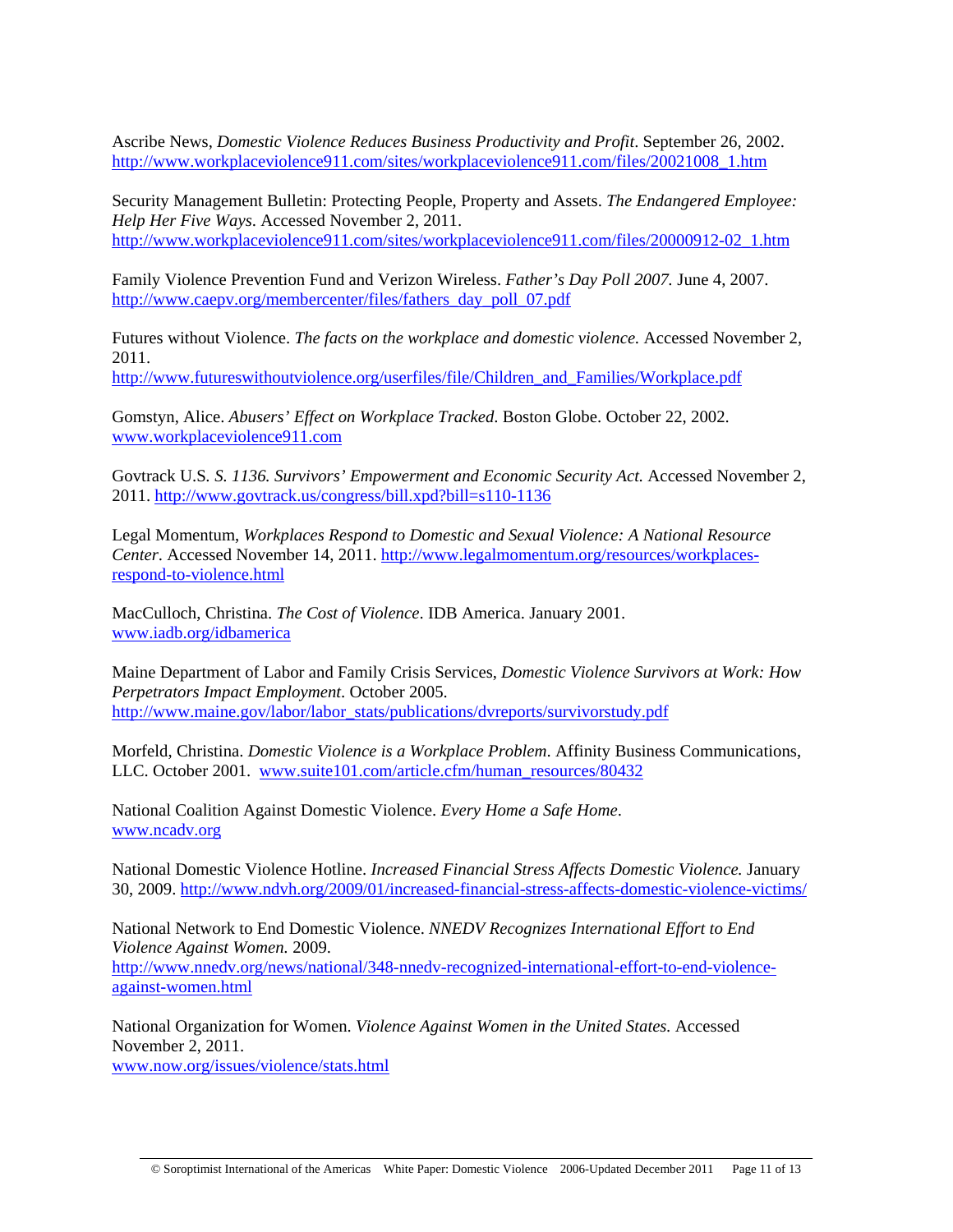National Resource Center on Domestic Violence (NRCDV), *Teen Dating Violence Overview*. 2004. [http://new.vawnet.org/Assoc\\_Files\\_VAWnet/NRC\\_TDV.pdf](http://new.vawnet.org/Assoc_Files_VAWnet/NRC_TDV.pdf) 

Newell, Andrea. The Glasshammer. *Addressing the Elephant in the Boardroom:Domestic Violence in the Workplace*. April 16, 2009. [http://www.theglasshammer.com/news/2009/04/16/addressing-the-elephant-in-the-boardroom](http://www.theglasshammer.com/news/2009/04/16/addressing-the-elephant-in-the-boardroom-domestic-violence-in-the-workplace/)[domestic-violence-in-the-workplace/](http://www.theglasshammer.com/news/2009/04/16/addressing-the-elephant-in-the-boardroom-domestic-violence-in-the-workplace/)

Safe Horizon, *SafeWork Homepage*. Accessed November 2, 2011. <http://www.safehorizon.org/index/safework-20.html>

Safe Horizon, Safe Work*. Domestic Violence and Corporations.* Accessed November 2, 2011. [http://www.safehorizon.org/index/safework-20/recognize-126/domestic-violence-and-corporations-](http://www.safehorizon.org/index/safework-20/recognize-126/domestic-violence-and-corporations-208.html)[208.html](http://www.safehorizon.org/index/safework-20/recognize-126/domestic-violence-and-corporations-208.html)

The State of Delaware Official Website, *State of Delaware Domestic Violence Policy*. Accessed November 1, 2011. <http://governor.delaware.gov/docs/domesticviolencepolicy.pdf>

Swanberg, Jennifer E., T.K. Logan and Caroline Macke. *Intimate Partner Violence, Employment, and the Workplace: Consequences and Future Directions.* 2005. [www.caepv.org/membercenter/files/TVASwanberg\\_Logan\\_Macke%20\(3\).pdf](http://www.caepv.org/membercenter/files/TVASwanberg_Logan_Macke%20(3).pdf) 

The Sydney Morning Herald, *Behind closed doors, the violence continues.* March 22, 2008. [www.smh.com.au/](http://www.smh.com.au/)

United Nations Development Fund for Women, *Not a Minute More: Ending Violence Against Women.* 2003. http://unifem.org/resources/item\_detail.php?ProductID=7

UNIFEM, *Violence against Women: Facts and Figures.* November 2007. [www.unifem.org/attachments/gender\\_issues/violence\\_against\\_women/facts\\_figures\\_violence\\_against](http://www.unifem.org/attachments/gender_issues/violence_against_women/facts_figures_violence_against_women_2007.pdf) [\\_women\\_2007.pdf](http://www.unifem.org/attachments/gender_issues/violence_against_women/facts_figures_violence_against_women_2007.pdf)

UN Women, *Facts and Figures on VAW*. Accessed October 31, 2011. [http://www.unifem.org/gender\\_issues/violence\\_against\\_women/facts\\_figures.php](http://www.unifem.org/gender_issues/violence_against_women/facts_figures.php)

U.S. Centers for Disease Control, *Costs of Intimate Partner Violence Against Women in the United States.* March 2003. [http://www.cdc.gov/violenceprevention/pub/IPV\\_cost.html](http://www.cdc.gov/violenceprevention/pub/IPV_cost.html) 

U.S. Centers for Disease Control, *Understanding Intimate Partner Violence: Fact Sheet.* 2011. [http://www.cdc.gov/ViolencePrevention/pdf/IPV\\_factsheet-a.pdf](http://www.cdc.gov/ViolencePrevention/pdf/IPV_factsheet-a.pdf) 

U.S. Senate Committee on Health, Education, Labor & Pensions: Hearings and Executive Sessions, *Too Much, Too Long? Domestic Violence in the Workplace.* Accessed November 2, 2011. <http://help.senate.gov/hearings/hearing/?id=0d6ec8f5-dab5-7d84-fa5c-889ef1940a89>

Walby, Sylvia. Women and Equality Unit, *The Cost of Domestic Violence*. September 2004. <http://www.lancs.ac.uk/fass/sociology/papers/walby-costdomesticviolence.pdf>

Walby, Sylvia. Women and Equality Unit, *The Cost of Domestic Violence: 2009 Update.* November 2009.